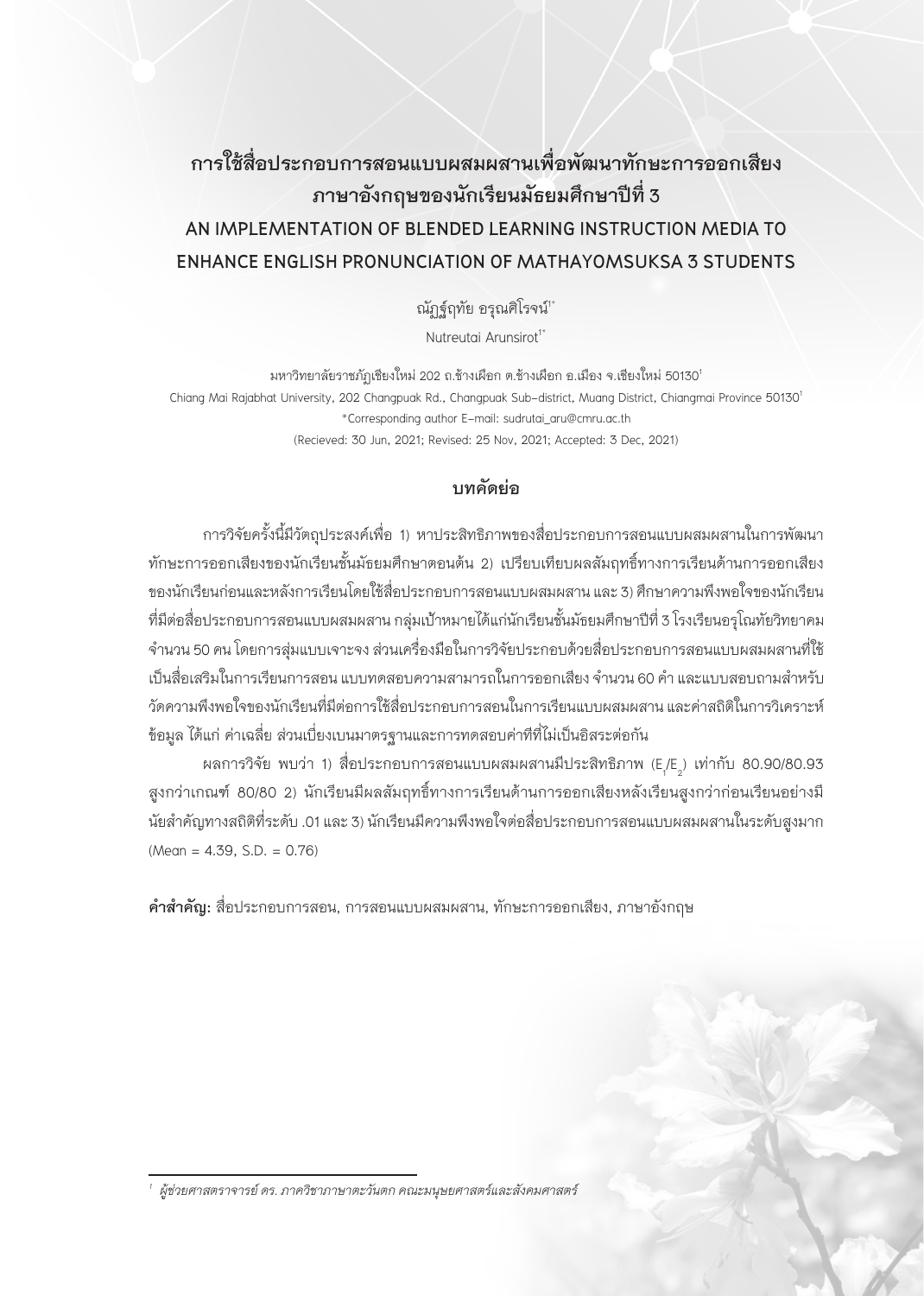### **ABSTRACT**

The objectives of this study were 1) to assess the efficiency of the blended learning instructional media to enhance English pronunciation ability of junior secondary school students, 2) to compare the English pronunciation ability of the students before and after implementing the constructed instructional media in this blended learning, and 3) to explore the students' satisfaction with the implementation of the instructional media in this blended learning. The participants were 50 Matthayom Suksa 3 students at Arunothai Wittayakom School by applying the purposive sampling method. The research instruments consisted of the constructed instructional media as the supplementary media, a pronunciation ability test with a word list of 60 items, and a questionnaire for measuring the students' satisfaction with the implementation of the instructional media in this blended learning. The statistics for data analysis were mean, standard deviation, and the t-test for dependent sample.

The results revealed that 1) the efficiency of the instructional media (E<sub>1</sub>/E<sub>2</sub>) was 80.90/80.93, which was higher than the standard criteria of 80/80 2) The posttest achievement scores of the students in pronunciation ability were significantly higher than those of the pre-test at a 0.01 level and 3) the overall satisfaction of the students was at the highest level with the mean of 4.39, and the standard deviation of 0.76.

**KEYWORDS:** Instructional Media, Blended Learning, English Pronunciation Ability, English

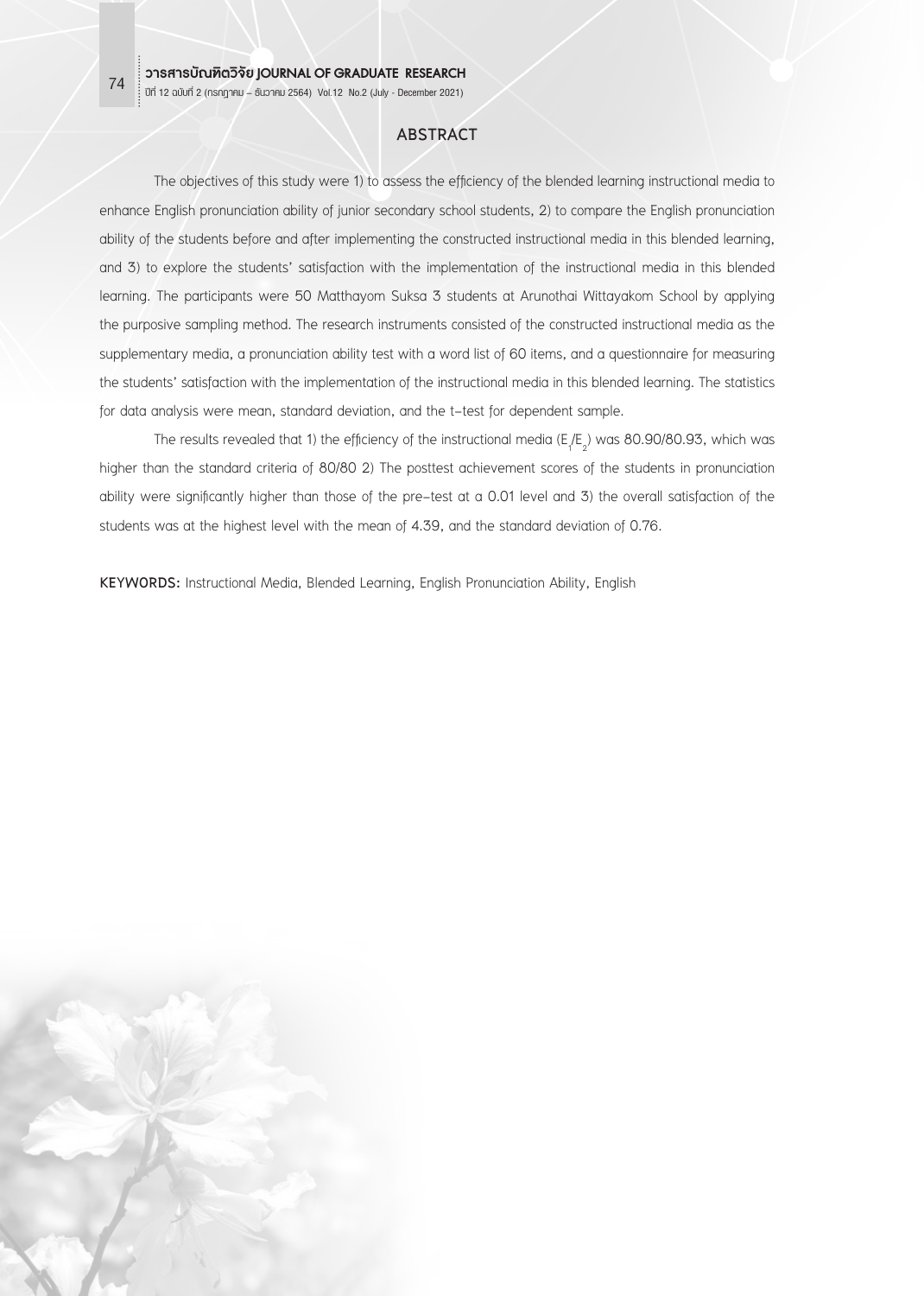### **Introduction**

As the Covid-19 pandemic has spread all around the world, it has become a global public health challenge. The Covid-19 virus can easily transmit from one person to another via not only respiratory transmission, aerosol transmission but also contact transmission. As a consequence, the total number of infected people has dramatically increased from 87,062 people in March 2020 to 29.6 million people in September 2020 (Ritchie et al., 2020). To reduce the chances of being infected or spreading of the Covid-19, physical distancing is one of the key means to lower the risk of it. To limit the spread, the teaching and learning method in the educational system has been changed from on-site classes to online or blended classes. Likewise, schools in Thailand have been temporarily closed due to the state of Emergency Act put in place to curtail the spread of the Covid-19. Such measures have disrupted the normal functioning of schools and universities. Keeping learning alive in such a circumstance is very hard work for learners, teachers and administrators (OECD Policy Responses to Coronavirus, 2020). Therefore, technology becomes an anchor to continue studying and provides education for students who cannot access school as well as social cohesion during the Covid-19 lockdown. The process of shifting the learning system named 'blended learning' is implemented in various styles of teaching all around the world including Thailand. Garrison & Kanuka (2004) defined 'blended learning' as 'a mixed-mode learning' that provides teachers new paths to reach the goal of quality educational opportunities for all. It has become an effective teaching model to improve student learning outcomes (Laher & Boshoff, 2017; Kintu, Zhu & Kagambe, 2017; Nortvig, Peterson, & Balle, 2018; Anthony, 2019). Additionally, blended learning overcomes barriers of time and place which make the classroom more flexible, adaptable, and engaging, compared to

traditional learning methods (Lalima & Dangwal, 2017). Moreover, the implementation of a blended learning model in the classroom can provide students more opportunities to design their own learning experience, not only at their own pace but according to their own interests in online learning activities, individualization, personalization, and relevance (Boelens, De Wever & Voet, 2017). With this model, teachers can tailor their contents in the forms of online instructional media with the integration of digital solutions to accomplish in response to the individual needs of all students. However, implementing this model efficiently requires certain fundamental preparations in all the elements of the teaching-learning process, teacher, student, content designing, and infrastructure (Lalima and Kiran, 2017).

Since English has been playing a crucial role as an international language, which is used as a means of communication all over the world, its role in Thailand has dramatically increased due to the advancement of technology, globalization, and education reform envisaged by the new Thai Constitution. As a consequence, English language skills are in very high demand in today's situations (Arunsirot, 2020). Nevertheless, Thai students' English skills need serious improvement regarding the proficiency rankings of Thailand for non-native English speaking countries (Jareonsettasin, 2018). Compared with the four skills in English language learning, pronunciation is a major concern in learning English because teaching English pronunciation has been overlooked in the basic education curriculum in Thailand (Kaewchum, 2018). Consequently, the inability to pronounce English in a correct way could lead to misunderstanding, miscommunication, and, at times, frustration. According to the root causes of the failure mentioned above, the linguistic distance between the mother tongue and the target language, lack of exposure to English outside the classroom, and lack of qualified instructional media are still the main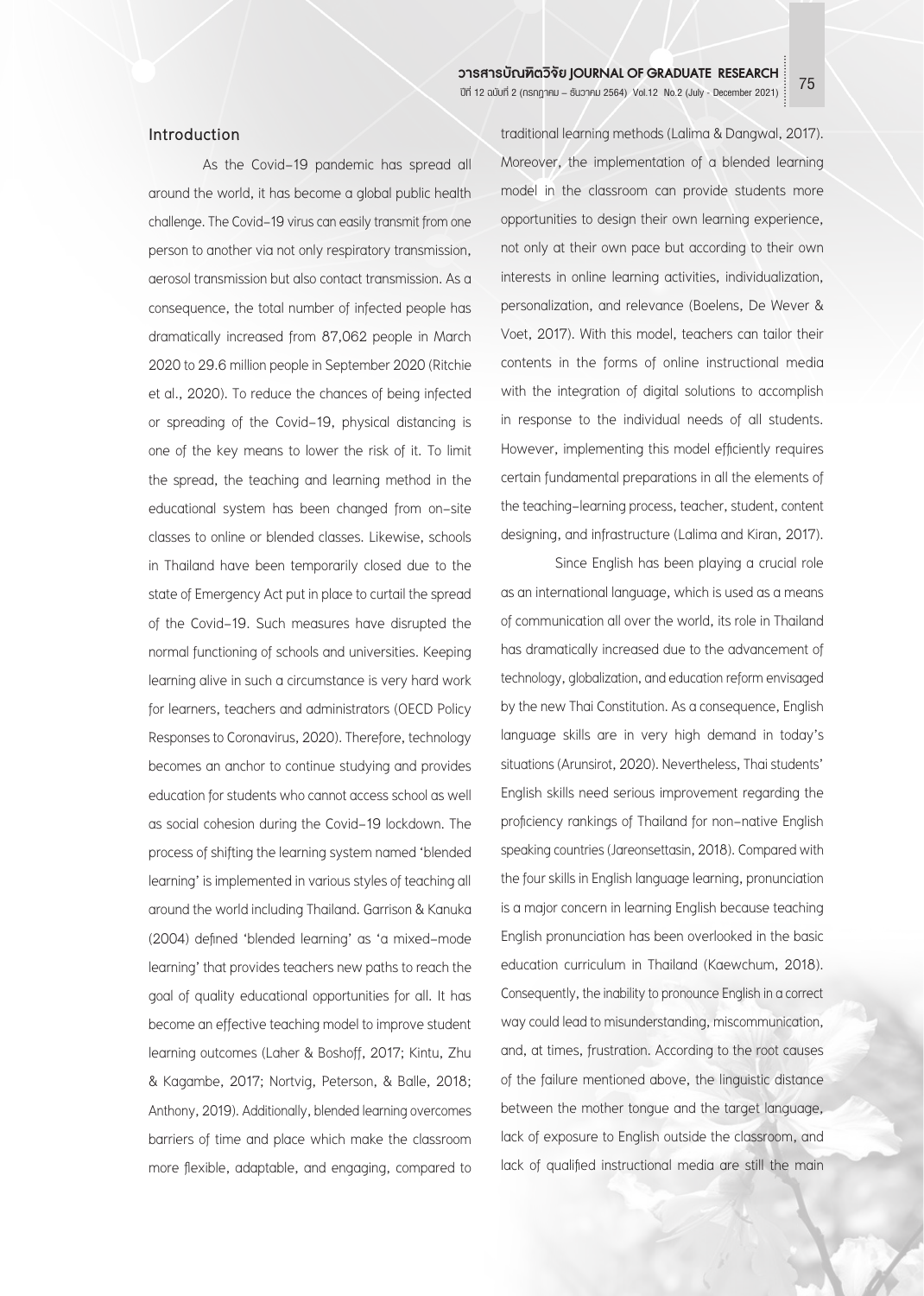factors which have remained unresolved up to now (Sahatsathatsana, 2017; Ulla, 2019). Furthermore, the lack of motivation is another important factor causing low English proficiency among Thai students (Wongsuriya, 2020).

Similarly, the English teaching situation in Arunothai Wittayakom School has been a string of issues waiting to be resolved. In Chiang Dao where the inclusion of ethnic groups has been integrated, the students in the school consist of up to nine different ethnic groups. With language diversity, teaching English, especially pronunciation ability is considered a big burden to the teachers. According to a preliminary survey, overcrowding in the classroom, shortages of English native teachers, a traditional teaching style, lack of qualified instructional media, inappropriate textbooks, and insufficient school facilities are some of the factors contributing to low academic achievements of these students (Head of Academic Affairs, Arunothai Wittayakom, personal communication, March 26, 2020). Furthermore, the lockdown of education institutions due to COVID-19 is another major hurdle that has interrupted not only the students' learning, internal assessments but also the public assessments for qualifications (Burgess and Sievertsen, 2020). This study, thus, was aimed at reducing these negative impacts on the students' pronunciation ability at Arunothai Wittayakom School. Blended learning, therefore, was implemented in the pronunciation classroom in an attempt to fulfill these gaps which have taken a deep root in the Thai educational system as well as the impact of the current pandemic. Consequently, the instructional media used in this blended learning were

constructed to support the students to achieve their own goals in better and correct pronunciation which could help improve pronunciation skills of the students, so that they will be able to communicate in English efficiently.

### **Objectives of the Study**

1. To assess the efficiency of the blended learning instructional media to enhance English pronunciation ability of junior secondary school students at Arunothai Wittayakom School

2. To compare the English pronunciation ability of the students before and after implementing the constructed instructional media, and

3. To explore the students' satisfaction towards the implementation of the instructional media in this blended learning

### **Literature Review**

### **Blended Learning**

According to Graham (2006), blended learning is a teaching method that combines face-to-face and online interactions and technologies in the educational system. Since the rise of blended learning is regarded as a solution of the impact of the coronavirus on the education system, the faceto-face interaction provides a needed human touch to the teaching-learning process while the online approach allows the students more opportunities to learn by themselves. Thus, three components of the blended learning model proposed by Kaur (2013) are illustrated in Figure 1.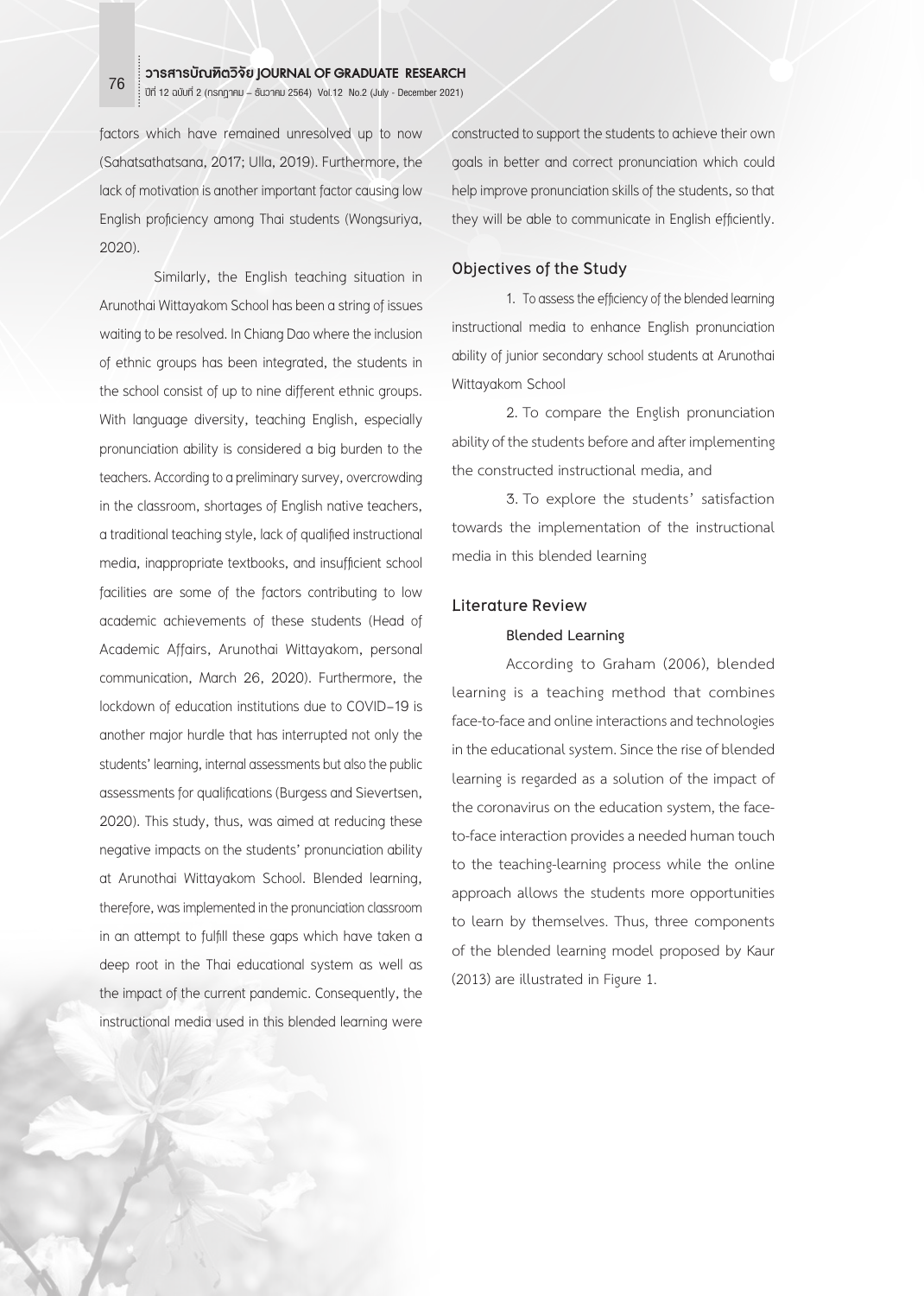

**Figure** 1 Components of Blended Learning

A learning environment component refers to either a synchronous or asynchronous communication. Methods in this domain comprise traditional classrooms, virtual classrooms, live product practice labs, interactive chatrooms, and mentoring. Next, as learning is complex, success requires various kinds of media to meet learners' needs and requirements. The media component is the tools that will expand learners' perspectives through the lens of four categories: managed learning, orchestrated learning, collaborative learning, and authentic learning (McCarthy, 2018). The media-supported blended learning should be designed to maximize student learning, and to provide learners a wide range of new and interesting learning experiences and teaching environments different from the traditional classroom context of education. To achieve this, the use of instructional media is not limited to transforming abstract concepts to become more concrete, interesting, and easier for students (Lalima & Kiran, 2017). Finally, the instructional component refers to any instructional strategies used in the blended learning that help students to achieve their learning objectives.

Such strategies must be appropriately selected to form paths that have proved to be effective in improving students' learning systems within a particular context.

**Problems of Students' English Pronunciation in Thailand**

Sahatsathatsana (2017) mentioned the factors affecting English pronunciation ability of Thai learners. Firstly, the differences between the sound systems of the two languages can cause the common problem of learning English pronunciation which leads to not only the difficulties in pronunciation but also the lack of sound discrimination. Secondly, the mother tongue interference is the most influential factor, where interferences or negative transfer from the first language are likely to cause errors in pronunciation of the target language. Thirdly, the motivation is another factor which plays a crucial role in learning language. It influences the need and desire for native-like pronunciation (Wongsuriya, 2020). Therefore, the teacher should encourage learners to speak English outside the classroom and provide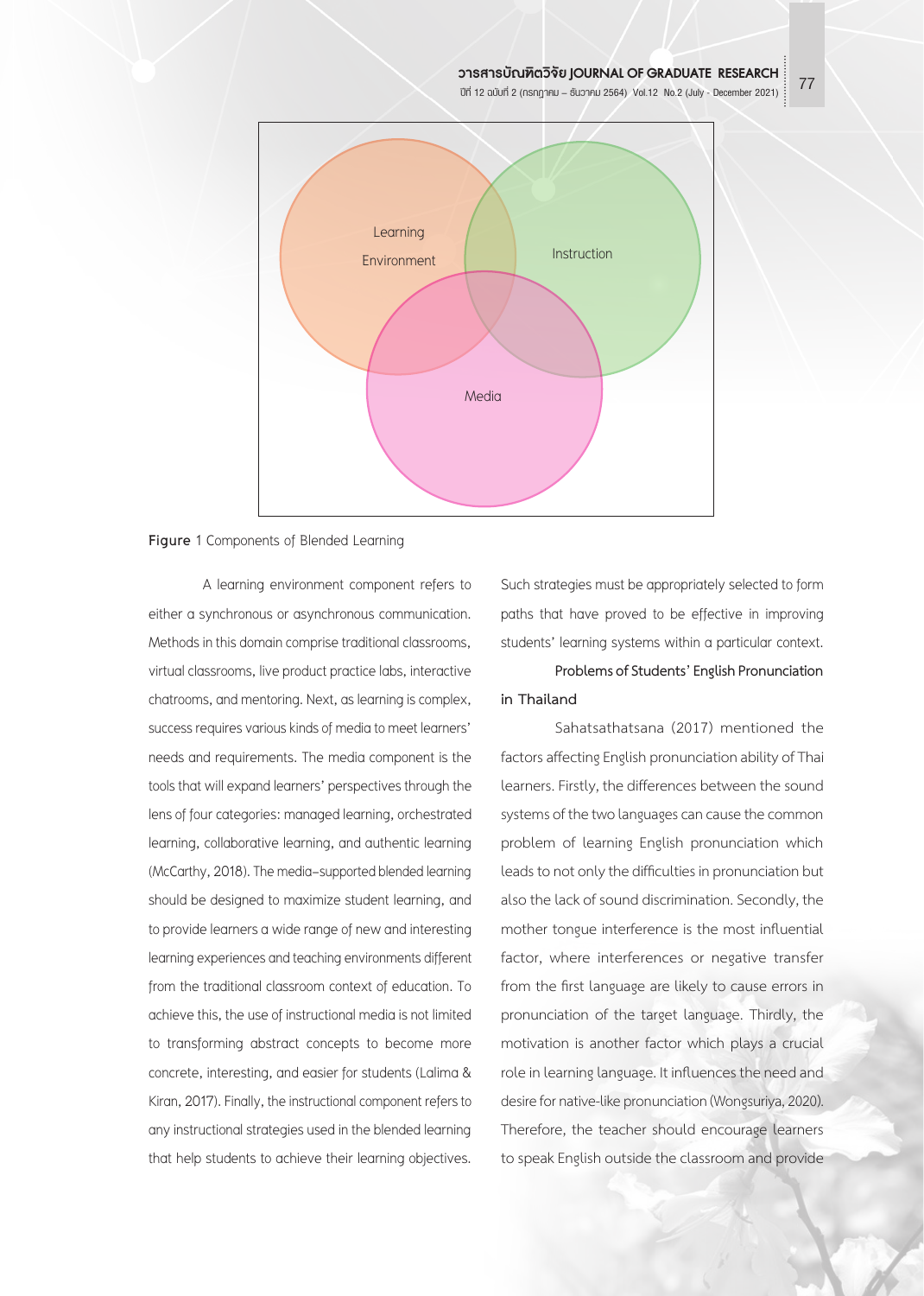them with activities that enhance their motivation in the classroom (Arber, Weinmann and Blackmore, 2020). Fourthly, the lack of exposure to the English environment affects the students' pronunciation ability. As a consequence, learners living in an Englishspeaking country or in a community where English is the second language have many more opportunities to listen to and to use the English language. As English is considered a foreign language in Thailand, students lack opportunities to use English in their daily lives. Lastly, the instruction is another important factor

which affects the teaching and learning English to the students. Generally, foreign language instruction focuses on four main areas of English development: listening, speaking, reading, and writing. Consequently, pronunciation instruction has been found neglected in the teaching and learning process in classroom in Thailand. Moreover, English textbooks used in the country are mostly commercial books that are oriented toward western environment that goes far beyond of needs of Thai students (Ulla, 2019).

### **A Research Framework**

### **Teaching English Pronunciation Blended Learning (Kaur, 2013)**

- 1. Face-to-face Synchronous Instruction
- 2. Synchronous Virtual Instruction
- 3. Asynchronous Virtual Instruction
- 4. Self-Paced Asynchronous learning

**Figure 1** The Research Conceptual Framework

### **Research Methodology**

#### **Population**

The population consisted of 191 Matthayom Suksa 3 students at Arunothai Wittayakom School in the first semester of the 2020 academic year.

### **Sample group**

The sample group involved in this classroom action research were 50 Matthayom 3 students at Arunothai Wittayakom School in the first semester of the 2020 academic year. They were selected by applying the purposive sampling method, and the classroom with the largest variety of ethnic groups was chosen.

## **An Implementation of blended learning instruction media to enhance English pronunciation of Mathayom Suksa 3 students**  1. Pronunciation Ability 2. The students' satisfaction with the implementation of the instructional media

### **Research instruments**

1. The constructed instructional media as the supplementary media used in the online classroom.

 1.1 An investigation was conducted on the theories and related research about the creation of the instructional media used in the blended learning approach.

 1.2 A comparison between English and seven sound systems of the ethnic minority groups was carried out. It was found that ten English phonemes do not exist in the Karen language, eight English phonemes do not exist in the Ahka language, 13 English phonemes do not exist in the Shan language, eight English phonemes do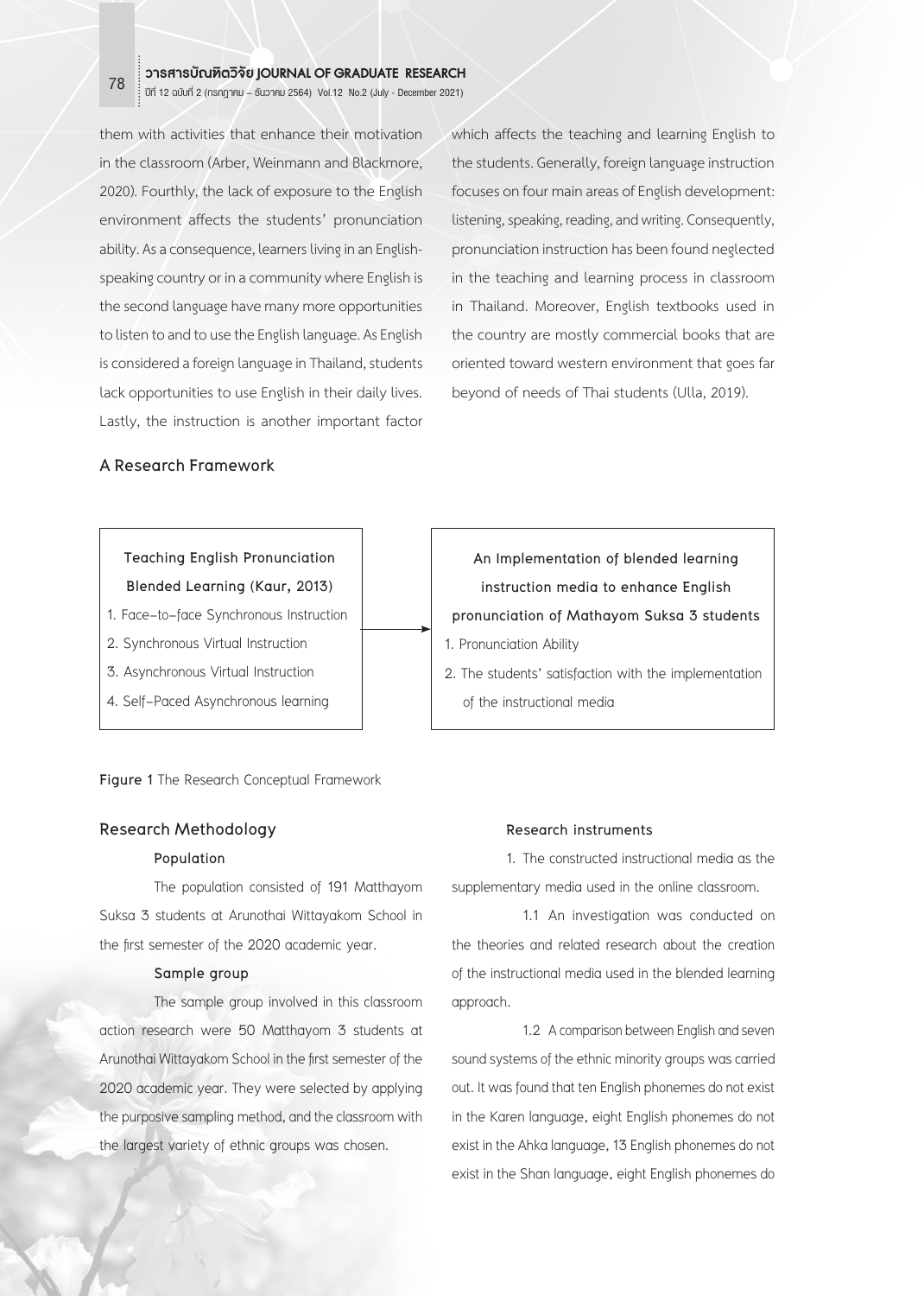not exist in the Lahu language, seven English phonemes do not exist in the Lisu language, 11 English phonemes do not exist in the Hmong language, and nine English phonemes do not occur in the Thai language.

 1.3 According to the numbers of phonemes mentioned in 1.2, eight lessons were constructed in terms of the places of articulation: Bilabial, Labio-dental, Apico-dental, Apico-Alveolar, Lamino-Postalveolar, Fronto-palatal, Dorso-velar, and Glottal.

 1.4 The constructed English pronunciation lessons were validated for their accuracy and appropriateness by three experts in Linguistics before the improvement was carried out in an attempt to better the lesson plans. The mean score of the item-objective congruence (IOC) index rating of the lessons was 0.93, which is at an acceptable level.

 1.5 The lesson plans with the implementation of the instructional media were constructed and then were validated by three experts in curriculum and educational technology for their appropriateness, and the recommendations were provided for further improvement before the experiment and data collection. The mean score of the item-objective congruence (IOC) index rating of the lesson plans was 0.90, which is at an acceptable level.

2. Pronunciation ability test

The pronunciation ability test in this study was an oral test including the parallel pre-test and post-test. Firstly, the contents were studied. After that, 60 words were chosen in order to measure students' pronunciation ability. Secondly, three experts in linguistics were asked to assess the correctness and appropriateness of the test items. The mean of the pretest and posttest using the index of item objective congruence (IOC) was 0.95. Thirdly, another group of 50 Matthayom Suksa 3 students at Arunothai Wittayakom School were

asked to take the test as a pilot study. The results from the pilot study were analyzed to examine the level of difficulty and discrimination power. The item analysis results for difficulty (p) were 0.65, which was an acceptable value, and the discrimination index (r) was 0.32, which was an acceptable value and the KR-20 value was at 0.82 which was higher than 0.7. Finally, 60 oral test items were selected to incorporate into the pretest and posttest.

3. The questionnaire for measuring the students' satisfaction with the implementation of the instructional media in this blended learning

A five-point rating scale questionnaire with 12 statements were used to survey the students' satisfaction with the implementation of the instructional media in connection with the instructional media, their advantages, how they could help the accomplishment and accuracy of their pronunciation, and the effectiveness of the media. After that, three specialists were asked to assess the appropriateness of questionnaire items by means of IOC. The mean of the evaluation scores of the questions for the students' questionnaire was 0.95. The t-test for each item was .872. The item with the value between 0.05-1 was accepted. Alpha Coefficient was used to calculate the reliability coefficient value. The value of Cronbach's Alpha Coefficient was .942 which was greater than .07.

### **Intervention**

This classroom research took place from July to September in 2020, totaling 12 weeks of a classroom session and two weeks of pre- test and post-test administration. As the blended learning was based on Kaur (2013), this pronunciation classroom combined various synchronous and asynchronous elements. The blended learning model used in this study is illustrated in Table 1.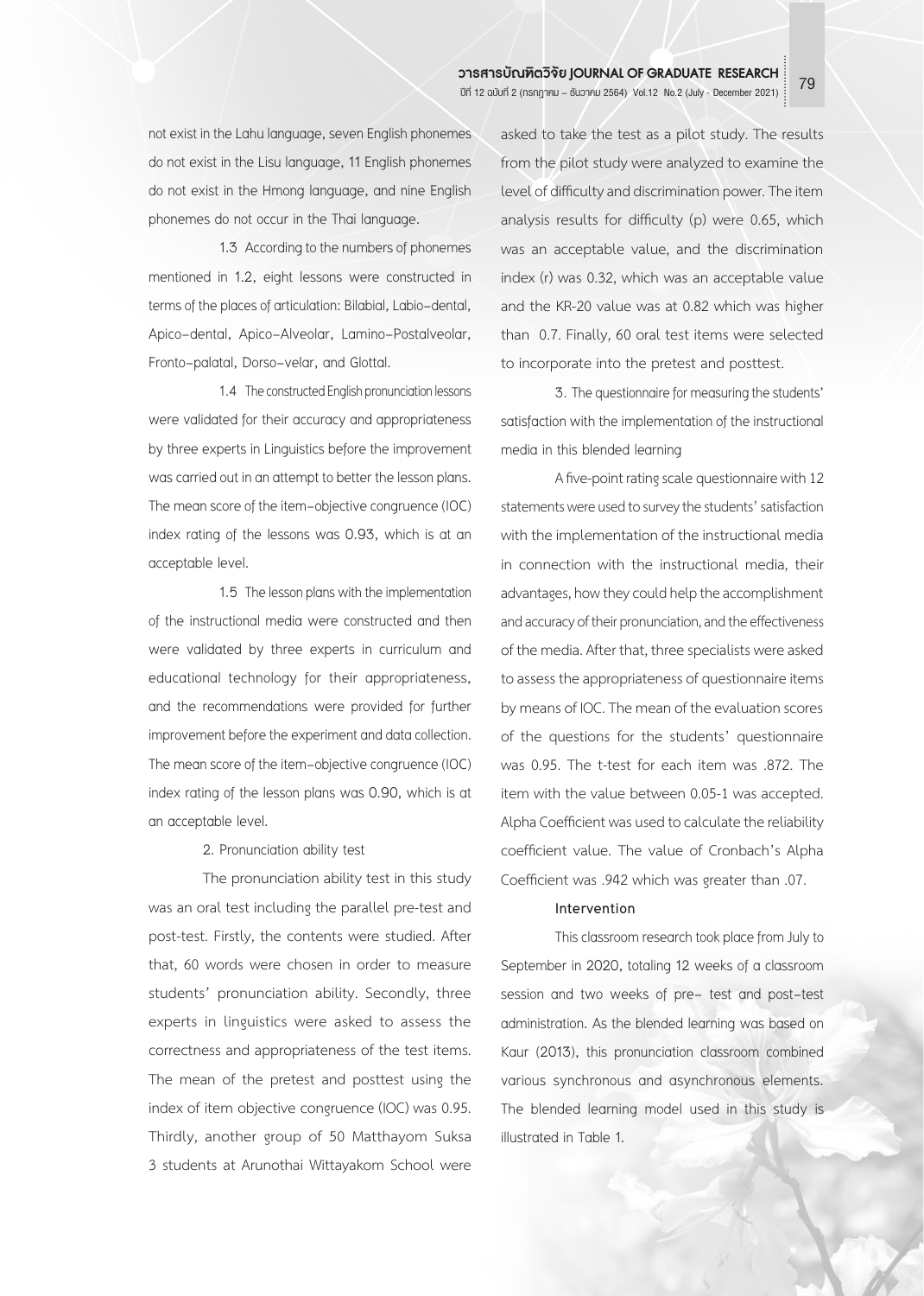|  | Table 1 The blended learning model used in this study |  |  |  |  |
|--|-------------------------------------------------------|--|--|--|--|
|  |                                                       |  |  |  |  |

| Face-to-face               | Synchronous Virtual                     | Asynchronous Virtual     | Self-Paced                 |  |  |
|----------------------------|-----------------------------------------|--------------------------|----------------------------|--|--|
| Synchronous Instruction    | Instruction                             | Instruction              | Asynchronous learning      |  |  |
| Instructor-led classroom   | Live online class via video             | Online Instant Messaging | Video Clips                |  |  |
| training                   | conferencing via 'Zoom'                 | through Line Application | Online tutorials           |  |  |
| Coaching/mentoring         | with the integration of                 |                          | Speech to text software    |  |  |
|                            | gamification approach                   |                          | Online self-assessment     |  |  |
|                            |                                         |                          | Augmented Reality          |  |  |
|                            |                                         |                          | technology                 |  |  |
|                            |                                         |                          |                            |  |  |
| The teacher presents the   | The teacher presents                    | The teacher gives        | Students review the        |  |  |
| objectives of the study to | each sound in detail to the             | the comments on the      | lessons according to their |  |  |
| the students               | students through an online              | students' tasks and      | own pace.                  |  |  |
| The teacher introduces     | class.                                  | posts feedback to the    | Students undertake         |  |  |
| the sounds and             | Visual aids are shared with             | students.                | self-assessment quizzes.   |  |  |
| demonstrates how to        | the students to enhance                 | Teacher and students     |                            |  |  |
| pronounce each sound       | the students'                           | discuss solutions on     |                            |  |  |
| step-by-step.              | pronunciation.                          | how to pronounce the     |                            |  |  |
| The teacher gives the      | $\blacksquare$ The teacher gamifies the | sounds accurately.       |                            |  |  |
| students exercises to help | tasks to transform                      |                          |                            |  |  |
| them articulate the        | the online classroom                    |                          |                            |  |  |
| sounds.                    | atmosphere to become                    |                          |                            |  |  |
|                            | more fun, motivating, and               |                          |                            |  |  |
|                            | engaging.                               |                          |                            |  |  |
|                            | The teacher gives                       |                          |                            |  |  |
|                            | students extra points                   |                          |                            |  |  |
|                            | for their participation,                |                          |                            |  |  |
|                            | engagement, and positive                |                          |                            |  |  |
|                            | behavior in the class.                  |                          |                            |  |  |
|                            | The teacher presents the                |                          |                            |  |  |
|                            | progress bar and                        |                          |                            |  |  |
|                            | announces the winner                    |                          |                            |  |  |

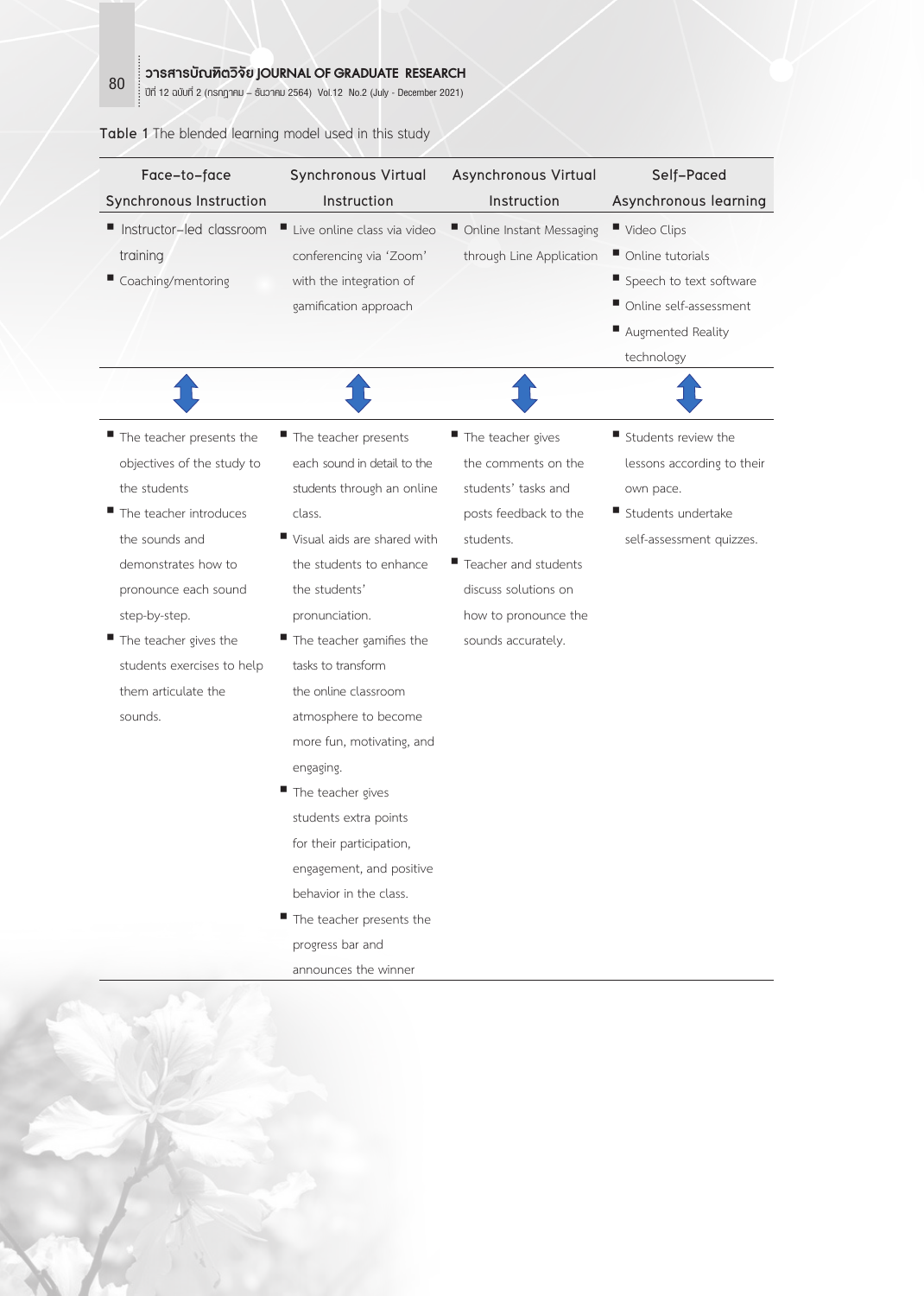Blended learning implemented in this study was a hybrid of 40-percent traditional learning and 60-percent online learning according to a new normal situation during the Covid-19 outbreak. In the face-to-face instruction, students attended the class in person for the content introduction and wrap up. After the orientation session, the teacher as a facilitator demonstrated how to produce the sound and delivered training to the students and provided them opportunities to practice.

Regarding online learning, synchronous video conferencing with the integration of the gamification approach was used as the main component in online teaching in order to enable the students and the teacher to converse, participate and collaborate in real-time. However, an important obstacle which might lead to the failure in teaching online is the distractions (Guijosa, 2019). Without a teacher-supervised class, the students tended to pay less attention to their online study because they had a greater tendency to multitask. Therefore, the gamification approach which focuses on students' motivation and engagement was integrated into the online learning in this study. The game mechanisms, e.g. points, badges, progress bars, rewards, and competition, were used to allow the teacher to captivate the students' attention as well as to increase their engagement, active learning, motivation, and joy. Additionally, the online instant messaging through Line application allowed the teacher

and the students to communicate with one another out of the classroom. However, the problem of slow internet connectivity and lack of internet access for some areas were the main barriers in online teaching. Self-paced learning in the forms of the online tutorial, video clips, augmented reality technology and speech-to-text software, thus, was provided to the students to review their lessons. Also, online self-assessment enabled the teacher and the students to monitor the progress of the learning process in English pronunciation.

### **Data collection**

The data collection involves the following steps: (1) the pretest was administered to the participants; (2) the participants were taught with the implementation of blended learning instruction media to enhance their English pronunciation ability; and (3) the participants were asked to take the posttest, and complete the questionnaire in the last session.

### **Analysis**

The data was statistically analyzed for mean, percentage, standard deviation, and the t-test for dependent sample.

### **Results**

1. The efficiency of the instructional media used in the blended learning is illustrated in Table 2.

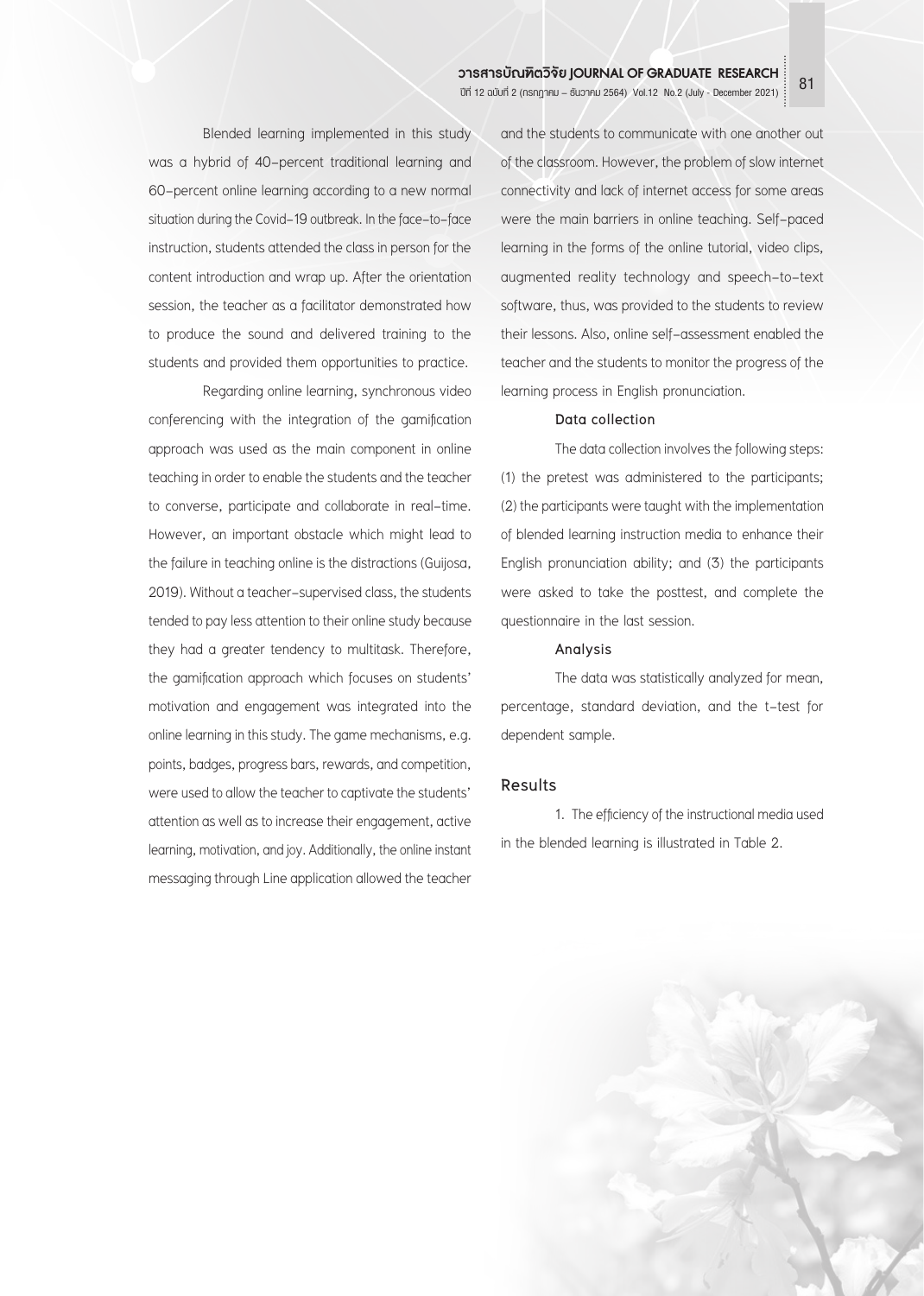**Learning Unit Total scores Accumulated Scores Mean Process Effectiveness (E1 )** 50 2033 40.66 81.32 50 2037 40.74 81.48 50 2011 40.22 80.44 50 2029 40.58 81.16 50 1989 39.78 79.56 50 2020 40.40 80.80 50 2021 40.42 80.84 8 50 50 2040 40.80 81.60 **Total 400** 80.90

| Table 2 Results of the effectiveness of the learning process (n=50) |  |
|---------------------------------------------------------------------|--|
|---------------------------------------------------------------------|--|

**Table 3** Results of the effectiveness of the performance (n=50)

| Total scores | Post-test scores | Mean  | Performance Effectiveness $(E_1)$ |
|--------------|------------------|-------|-----------------------------------|
| 6C           | 2428             | 48.56 | 80.93                             |

Table 2 and Table 3 show the results of the efficiency of the constructed instructional media used in this blended learning**.** Efficiency of cumulative scores  $(E_1)$  was 80.90 and that of the post–test scores  $(E_2)$ was 80.93. It could be concluded that the instructional

media had the efficiency of 80.90/80.93, which was higher than the standard criterion of 80/80.

2. The students' scores before and after learning with the instructional media are shown in Table 4.

**Table 4** Dependent sample test of English pronunciation ability

| Score     | N  | Mean  | S.D. |              | Sig. |
|-----------|----|-------|------|--------------|------|
| Pre-test  | 50 | 6.90  | 1.09 |              | .00  |
| Post-test | 50 | 48.56 | 2.56 | $-160.425**$ |      |

*\*\*p≤.01* 

Table 4 revealed that the mean of the pre-test was 6.90 with the standard deviation of 1.09, whereas the mean of the posttest was 48.56 with the standard deviation of 2.56. The finding can be interpreted that, the students' posttest scores were more clustered which indicated that their pronunciation abilities were more similar after implementing the instructional media in

the blended learning. The t-test indicates that there is a significant difference between the pre- and posttest mean scores at a .01 level.

3. An examination of students' satisfaction with the implementation of the instructional media is analyzed as shown in Table 5.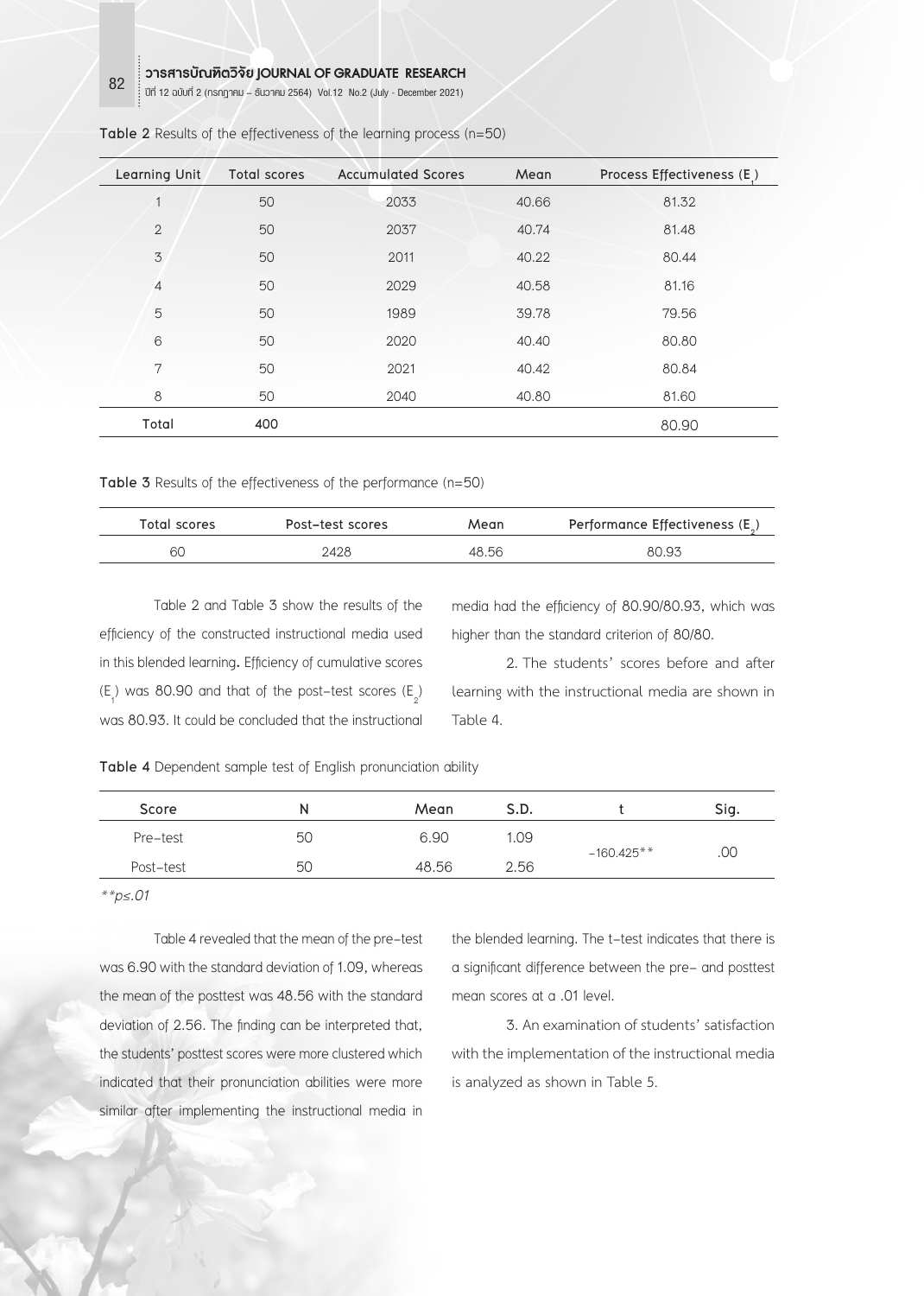**Table 5** Results of the students' satisfactions with the implementation of the instructional media in the blended learning

| Questionnaire items                                                           | Mean | S.D. | Levels of    |
|-------------------------------------------------------------------------------|------|------|--------------|
|                                                                               |      |      | Satisfaction |
| 1. The instructional media in the blended learning facilitate and help        | 4.57 | 0.60 | highest      |
| students to learn better                                                      |      |      |              |
| 2. The instructional media in the blended learning help students to better    | 4.62 | 0.67 | highest      |
| understand the contents.                                                      |      |      |              |
| 3. The instructional media in the blended learning are enjoyable.             | 4.40 | 0.81 | highest      |
| 4. The instructional media in the blended learning allow students to learn at | 4.31 | 0.84 | highest      |
| their own pace.                                                               |      |      |              |
| 5. The instructional media in the blended learning help students to become    | 4.04 | 1.01 | high         |
| a fast learner.                                                               |      |      |              |
| 6. The instructional media in the blended learning save time for students     | 4.17 | 0.89 | high         |
| to spend on their learning process.                                           |      |      |              |
| 7. The instructional media in the blended learning help the student become    | 4.27 | 0.90 | highest      |
| more active.                                                                  |      |      |              |
| 8. The instructional media in the blended learning reduce the language        | 4.48 | 0.81 | highest      |
| barriers because they present the contents in the forms of animation          |      |      |              |
| which is the easiest way to perceive.                                         |      |      |              |
| 9. The instructional media in the blended learning help students to imitate   | 4.61 | 0.57 | highest      |
| sounds from native speakers that ultimately improve their pronunciation       |      |      |              |
| ability to become more accurate.                                              |      |      |              |
| 10. The instructional media in the blended learning engage students to        | 4.36 | 0.66 | highest      |
| focus on their learning process.                                              |      |      |              |
| 11. The instructional media in the blended learning stimulate the students'   | 4.32 | 0.79 | highest      |
| inquisitiveness.                                                              |      |      |              |
| 12. The instructional media in the blended learning provide instant feedback  | 4.47 | 0.58 | highest      |
| which facilitates the students in their learning experience.                  |      |      |              |
| Overall                                                                       | 4.39 | 0.76 | highest      |

Apparently, the overall satisfaction of the students was at the highest level (Mean =  $4.39$ , S.D. = 0.76). With a variety of instructional media used in the blended learning, the satisfaction on the instructional media in the blended learning help students to better understand the contents received the highest level of satisfaction (Mean  $= 4.62$ , S.D  $= 0.67$ ), followed by the instructional media in the blended learning helping students to imitate sounds from native speakers that ultimately improve their pronunciation ability to become more accurate with the highest level of satisfaction (Mean =  $4.61$ , S.D = 0.57). Furthermore, the lowest level of satisfaction was on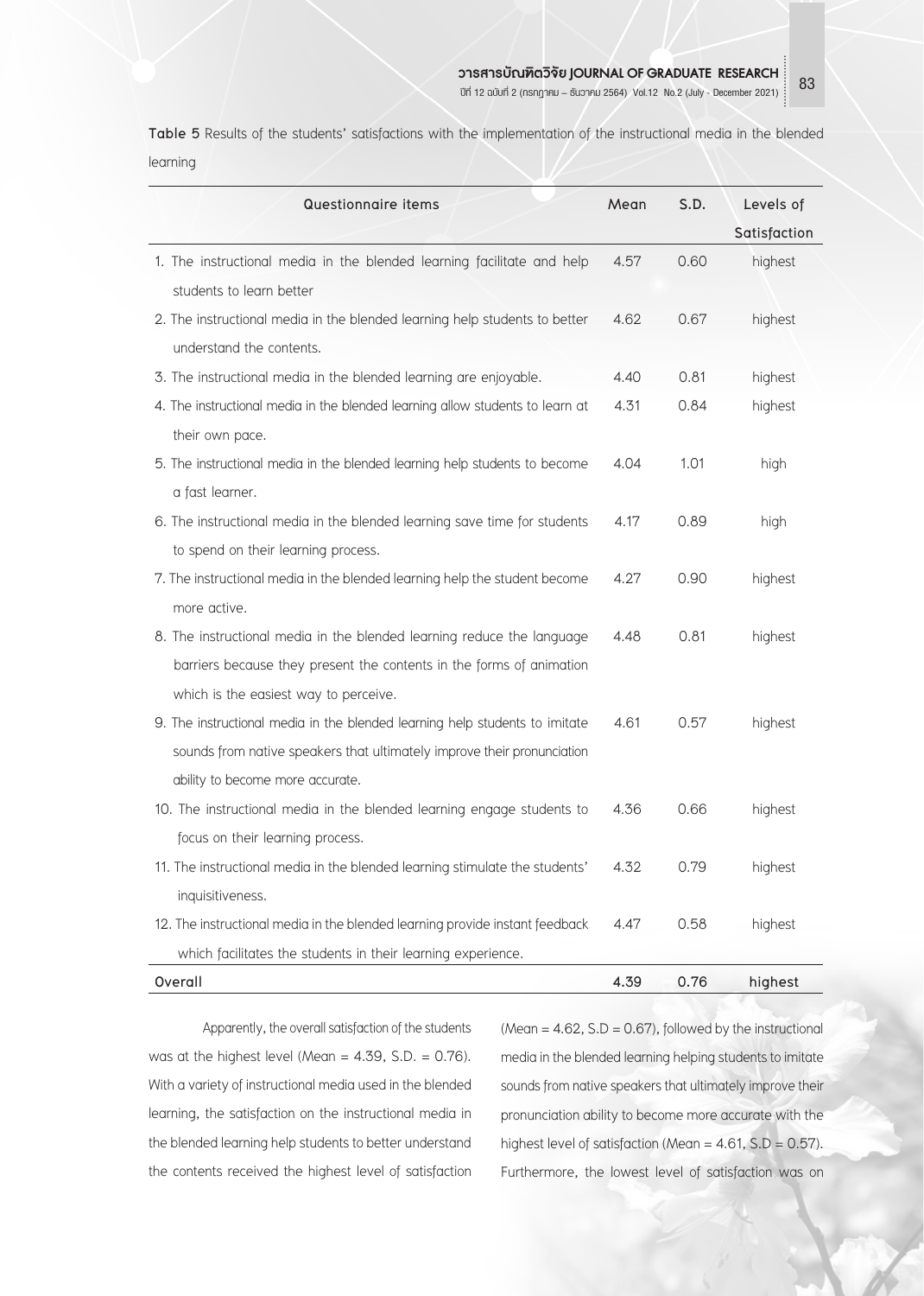the instructional media in the blended learning being able to help students to become a fast learner with the high level of satisfaction (Mean =  $4.04$ , S.D =  $1.01$ ).

### **Research Conclusion**

1. The efficiency of the instructional media  $(E_1/E_2)$  was 80.90/80.93, which was higher than the standard criteria of 80/80.

2. The posttest achievement scores of the students in pronunciation ability were significantly higher than those of the pre-test at a .01 level.

3. The overall opinions of the students were at the highest level with the mean of 4.39, and the standard deviation of 0.76.

### **Research Discussion**

1. To examine the efficiency of the instructional media to enhance English pronunciation ability of Mathayom Suksa 3 students at Arunothai Wittayakom School, the analysis results indicated that the efficiency of the instructional media used in the blended learning was 80.90/80.93. The findings confirm that these instructional media enabled the students to improve their English pronunciation ability. The instructional media, thus, are considered as an essential tool to enhance a better result in students' learning. This was because the lesson plans with the implementation of the instructional media were verified and assessed by the experts in terms of appropriateness and accuracy of the contents, and the instructional media designs that support the learning objectives. Furthermore, the various kinds of the instructional media, both online instruction and the self-paced asynchronous learning, created more opportunities for the students to learn efficiently. While they were learning through online platforms, they acquired new knowledge in real-time. Moreover, the implementation of the instructional media in the self-paced asynchronous learning enabled students to

access contents while learning outside of the classroom at their convenience or independent of the instructor. As a result, the students could revise, do the exercises and check the answers by themselves, which resulted in them getting the higher scores in the posttest. This was congruent with Bates (2019), who stated that the roles of media could make the class situation more alive, enhance and promote learning, and replace the teacher in certain contexts. Moreover, Kristanto, Mustaji and Mariono (2017) also confirmed that the instructional materials in blended learning are practical for use in learning instructional activity. Similarly, Puspitarini & Hanif (2019) stated that the utilization of learning media in the learning process influences the students in regarding to increase their learning motivation which can lead to enhancement of the students' knowledge afterwards. This is in accordance with the advantages of instructional media used in blended learning expressed by Siraj & Maskari (2018) as a tool in increasing the students' engagement, learner autonomy, connection of learning to real life environments and flexibility. In addition, the instructional media in the blended course design provides the students with the flexibility and pace, access and modeling, peer relationships and community, clear communication and feedback, and the challenges of time management and self-discipline (Shand & Farrelly, 2018).

2. The comparison between the pre-test and post-test scores before and after the implementation of the instructional media revealed that the posttest scores of the students in pronunciation ability were significantly higher than those of the pre-test at a .01 level. It can be concluded that the instructional media were efficient and effective, because it could make the students' achievement scores higher. As the instructional media in this study were selected to meet the students' needs and their learning environment, the multimedia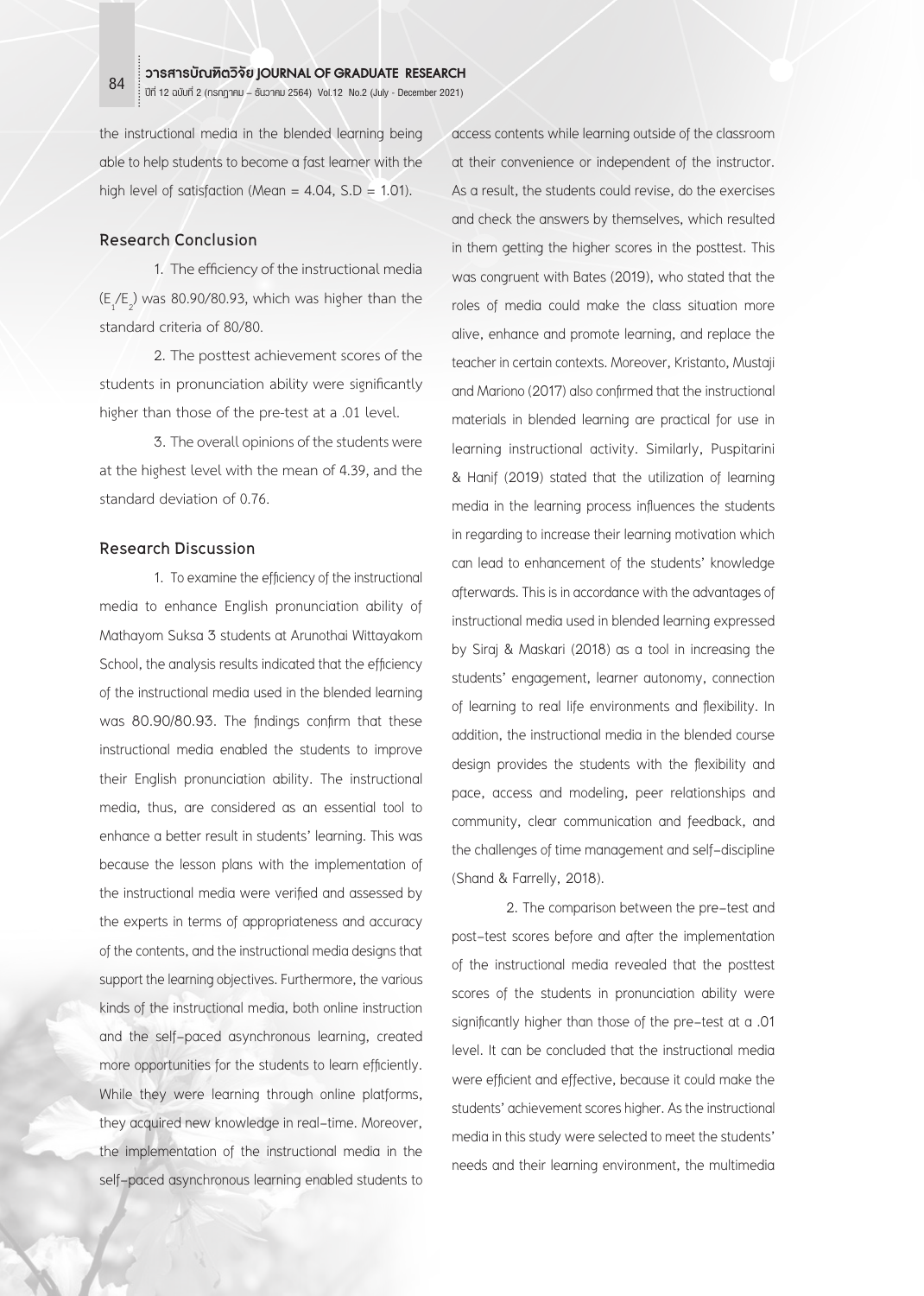in the audio-visual form is very beneficial for both the teacher and the students to enhance the effectiveness and efficiency of their teaching and learning process. Additionally, a video conferencing system was chosen as a main channel that allows a live exchange between the teacher and the students in different locations in order to facilitate both parties when they are unable to participate face-to-face due to the Covid-19 outbreak. Consequently, the teacher could foster the students' collaboration and keep the entire class connected. It was consistent with Massner (2021), concluding that video conferencing is a powerful tool to increase the interaction, communication, and collaboration in online courses. Furthermore, the integration of the gamification approach in this study had brought about a positive contribution to improve the students' motivation and engagement. It is in line with Alsawaier (2018), reiterating that there is a direct link between increased motivation and higher levels of engagement when the gamification intervention is introduced. Similarly, Jayalath & Esichaikul (2020) indicated that gamification could enhance motivation and engagement in blended e-learning through an operational model and gamification design which embed motivational and engagement designs as an effective means of achieving learners' success in the context of technical and vocational education and training. Additionally, Handoko & Antaridha (2019) confirmed that the use of instructional media in the blended learning platform can improve students' performance in writing an essay as well as the study of Geta & Olango (2016). Furthermore, the use of various kinds of online technology in blended learning have the positive impacts on the learning of students in highly engaging lesson, communication and collaborative learning, the ability to foster creativity and learner's autonomy, portability and quick and easy access to resources with more and better opportunities to improve their knowledge (Turmudi, 2020).

3. The students' satisfaction with the implementation of the instructional media revealed that it was overall at the highest level. This was because there was a variety of the instructional media used in this study through various forms of channels. These could help the students to understand how to pronounce each sound correctly by observing the mouth shapes and movements of native speakers via the online tutorials. Moreover, the video clips could provide visual and audio contexts about the correct ways of English pronunciation, stimulating the students' language production to become more accurate. The speech to text software allows the students to practice by themselves and receive the instant feedback which motivates and facilitates the students to improve their pronunciation. This finding confirms the study of Sadiman (2016), and Hernandez-Nanclares & Perez-Rodriguez (2016), revealing that the participants would be satisfied due to the fact that the instructional media are well-matched between students' characteristics, forms of teaching materials and techniques, learning environment, and educational support facilities which are the processes of the media development to create the effective media for the students within a particular learning environment. Valieiev et al. (2021) also concluded that students were satisfied with blended learning with the use of online resources through interactive presentations, instructive animation, dialogue simulators, and training quizzes saturated with graphic schemes as a driver of student-centered learning. Additionally, the study of Kintu and Zhu (2016) also confirms that learners' satisfaction with a learning management system can be an antecedent factor for the effectiveness of blended learning.

It can be concluded that even though blended learning is a new trend of the educational system nowadays, the instructional media still play a vital role as the engine parts to contribute enormously to the effective instruction for all students, which helps them to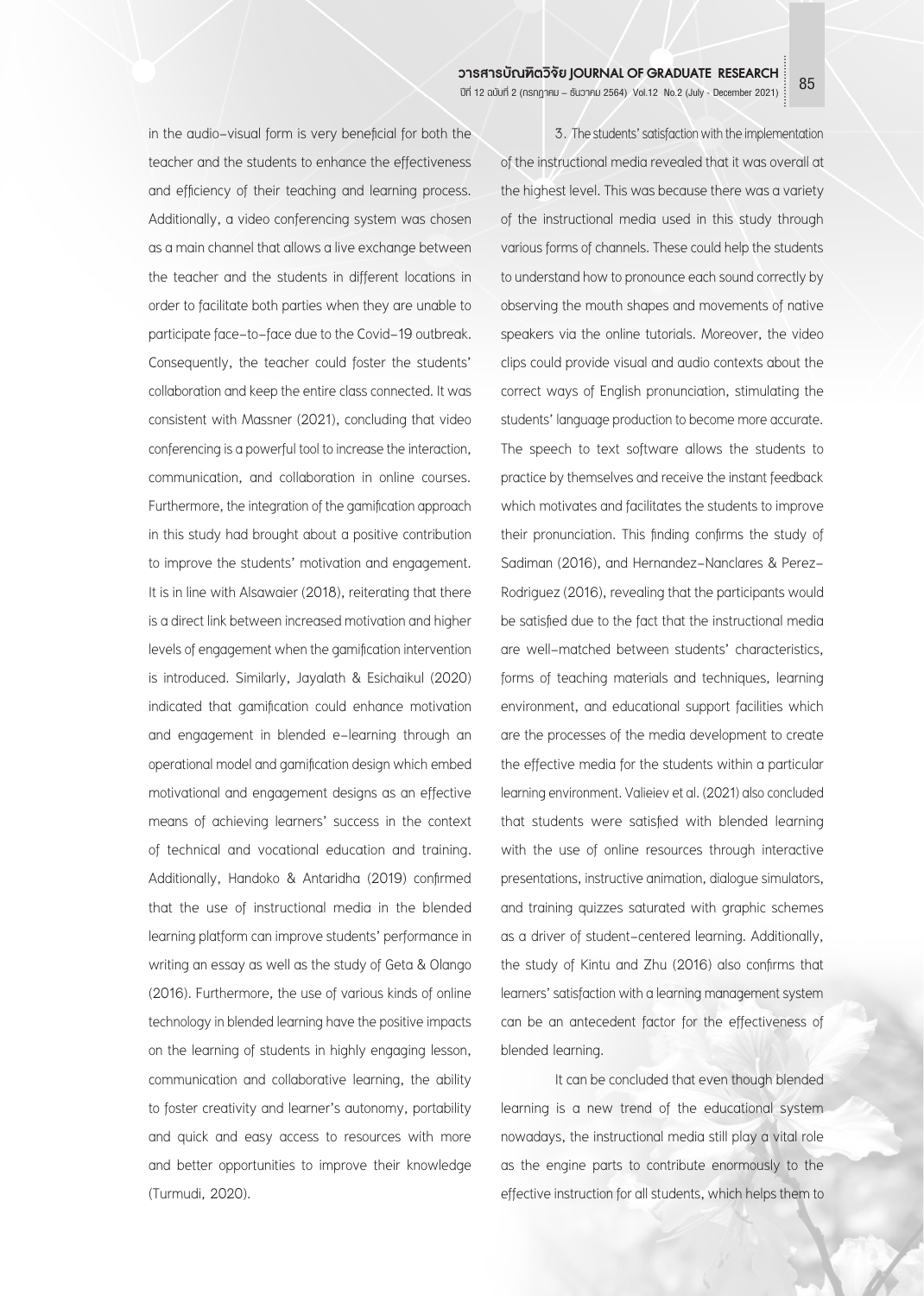achieve at their highest potential. Thus, with a mixture of learning styles, a set of instructional media should be well designed to exploit the advantages of technology in order to revolutionize the traditional perspective of the learning process into fusion teaching which could result in higher levels of students' engagement, satisfaction as well as a better learning outcome.

### **Implications and Recommendations**

1. Implications and recommendations for the implementation of the blended learning model in teaching pronunciation in EFL classroom

The blended learning model used in this study is advantageous to the students in teaching English pronunciation. An examination of learner background, design features and learning outcomes as factors for effectiveness can help to guide the design of effective instructional media used in blended learning that involves face-to-face session and online aspects. Thus, it is

strongly recommended for those teachers who have sought an effective and efficient way to improve the pronunciation ability of the students in the new normal situation.

2. Implications and recommendations for EFL students

The blended learning model used in this study provides an advantage of self-pace learning to the students, so that they can manage their own time and learning styles in an attempt to enhance their pronunciation ability by using the freedom of their choices to unleash the power of learning.

### **Recommendation for Further Study**

It is recommended for other teachers and researchers to specifically tailor the blended learning approach with the implementation of the instructional media based on the needs of the subjects in their studies.

### **References**

- Alsawaier, R. (2018). The effect of gamification on motivation and engagement. *International Journal of Information and Learning Technology*, *35*(1), 56-79.
- Anthony, E. (2019). (Blended) learning: How traditional best teaching practices impact blended elementary classrooms. *Journal of Online Learning Research*, *5*(1), 25-48.
- Arber, R., Weinmann, M., and Blackmore, J. (2020). *Rethinking languages education: Directions, challenges and innovations*. Abingdon: Routledge.
- Arunsirot, N. (2020). Implementing the augmented reality technology to enhance English pronunciation of Thai EFL students. *KKU Research Journal of Humanities and Social Science (Graduate Studies)*, *8*(3), 142-153.

Bates, A. W. (2019). *Teaching in a digital age*. Vancouver: Tony Bates Associates.

- Boelens, R., De Wever, B., and Voet, M. (2017). Four key challenges to the design of blended learning: A systematic literature review. *Educational Research Review*, *22*(1), 1-18.
- Burgess, S., and Sievertsen, H. (2020). *Schools, skills, and learning: The impact of COVID-19 on education*. Retrieved from https://voxeu.org/article/impact-covid-19-education
- Geta, M., and Olango, M. (2016). The impact of blended learning in developing students' writing skills: Hawassa University in focus. *African Educational Research Journal*, *4*(2), 49-68.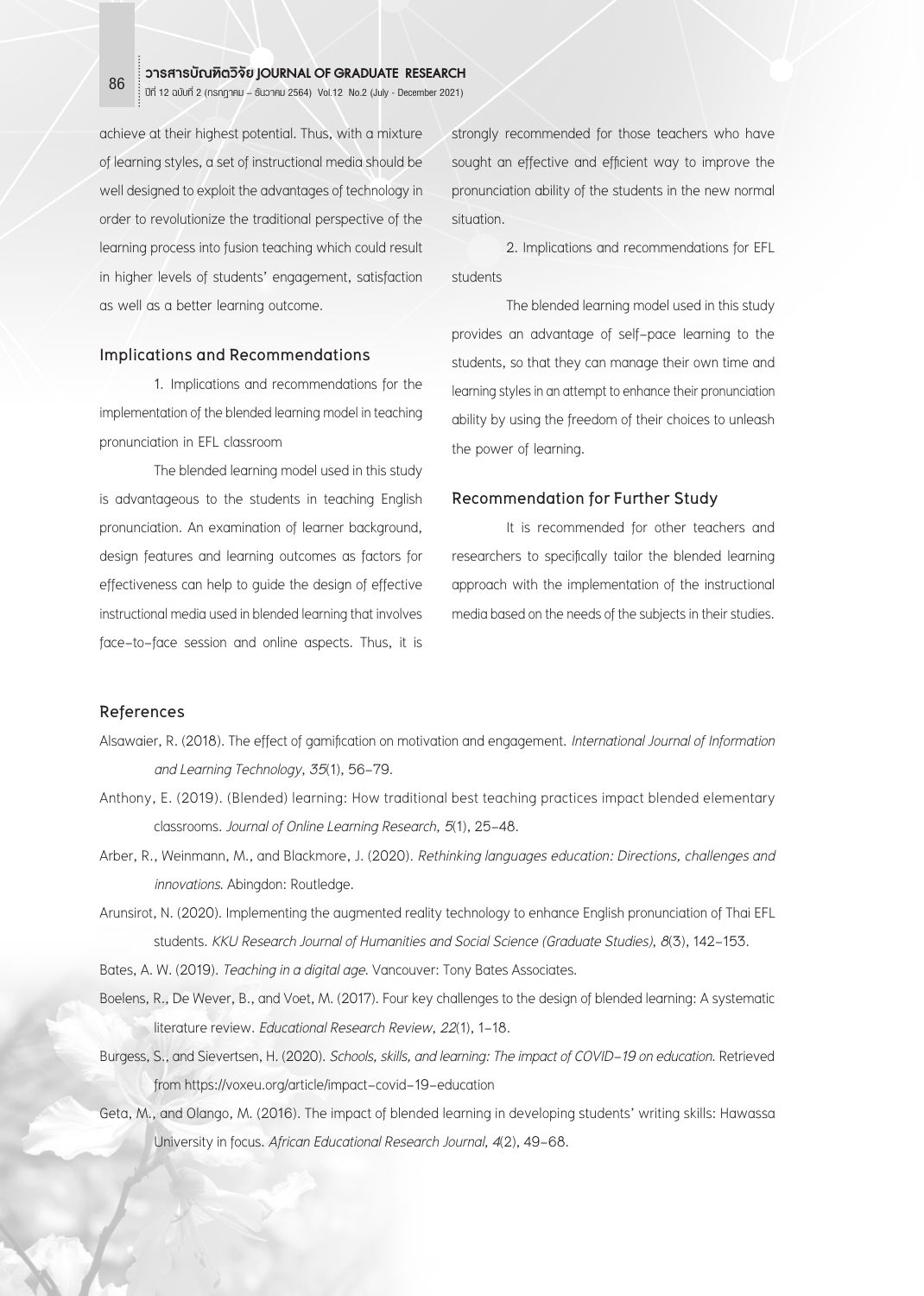- Graham, C. R. (2006). Blended learning systems: Definition, current trends, and future directions. In Bonk, C.J. and Graham, C.R. (Ed.), *Handbook of Blended Learning: Global Perspectives, Local Designs (pp. 3-21).* San Francisso, CA: Pfeiffer Publishing.
- Handoko, H., and Antaridha, R. (2019). The use of blended learning based media in improving student essay writing ability. *Jurnal Arbitrer, 6*(1), 53-58.
- Hernández-Nanclares, N., and Pérez-Rodríguez, M. (2016). Students' satisfaction with a blended instructional design: The potential of "flipped classroom" in higher education. *Journal of Interactive Media in Education*, *16*(1), 4-20.

Jareonsettasin, T. (2018). Thai educational crisis. *Walailak Journal of Learning Innovations*, *2*(2), 5-23.

- Jayalath, J., and Esichaikul, V. (2020). *Gamification to enhance motivation and engagement in blended learning for technical and vocational education and training*. Retrieved from https://doi.org/10.1007/s10758-020- 09466-2
- Kaewchum, C. (2018). *A study on Thai kindergarten teachers' perception and production of 10 English problematic final consonant sounds: A case study in the northeast of Thailand*. Bangkok: Thammasat University.
- Kaur, M. (2013). Blended learning its challenges and future. *Procedia social and Behavioral Sciences*, *93*(1), 612-617.
- Kintu, M., Zhu, C., and Kagambe, E. (2017). Blended learning effectiveness: The relationship between student characteristics, design features and outcomes. *International Journal of Educational Technology in Higher Education, 14(*7), 212-230.
- Kintu, M. J., & Zhu, C. (2016). Student characteristics and learning outcomes in a blended learning environment intervention in a Ugandan University. *Electronic Journal of e-Learning*, *14*(3), 181-195.
- Kristanto, A., Mustaji, & Mariono, A. (2017). The development of instructional materials e-learning based on blended learning*. International Education Studies*, *10*(7), 10-17.
- Laher, S. and Boshoff, E. (2017). Understanding learner attitudes towards the use of tablets in a blended learning classroom. *Perspective in Education*, *35*(1), 200-213.
- Lalima, L. and Dangwal, K. L. (2017). Blended learning: An innovative approach*. Universal Journal of Educational Research*,*5*(1), 1-8.
- Lalima, L. and Kiran L. (2017). Blended learning: An innovative approach. *Universal Journal of Educational Research*, *5*(1), 25-35.
- Massner, C. K. (2021). The use of videoconferencing in higher education. *IntechOpen*, DOI:10.5772/ intechopen.99308. Retrieved from https://www.intechopen.com/online-first/77715
- McCarthy, J. (2018). *Tech integration in blended learning*. Retrieved from https://www.edutopia.org/article/techintegration-blended-learning
- Nortvig, A., Petersen, A. K., & Balle, S. (2018). A literature review of the factors influencing e-learning and blended learning in relation to learning outcome, student satisfaction and engagement. *Electronic Journal of E-learning*, *16*(1), 46-55.